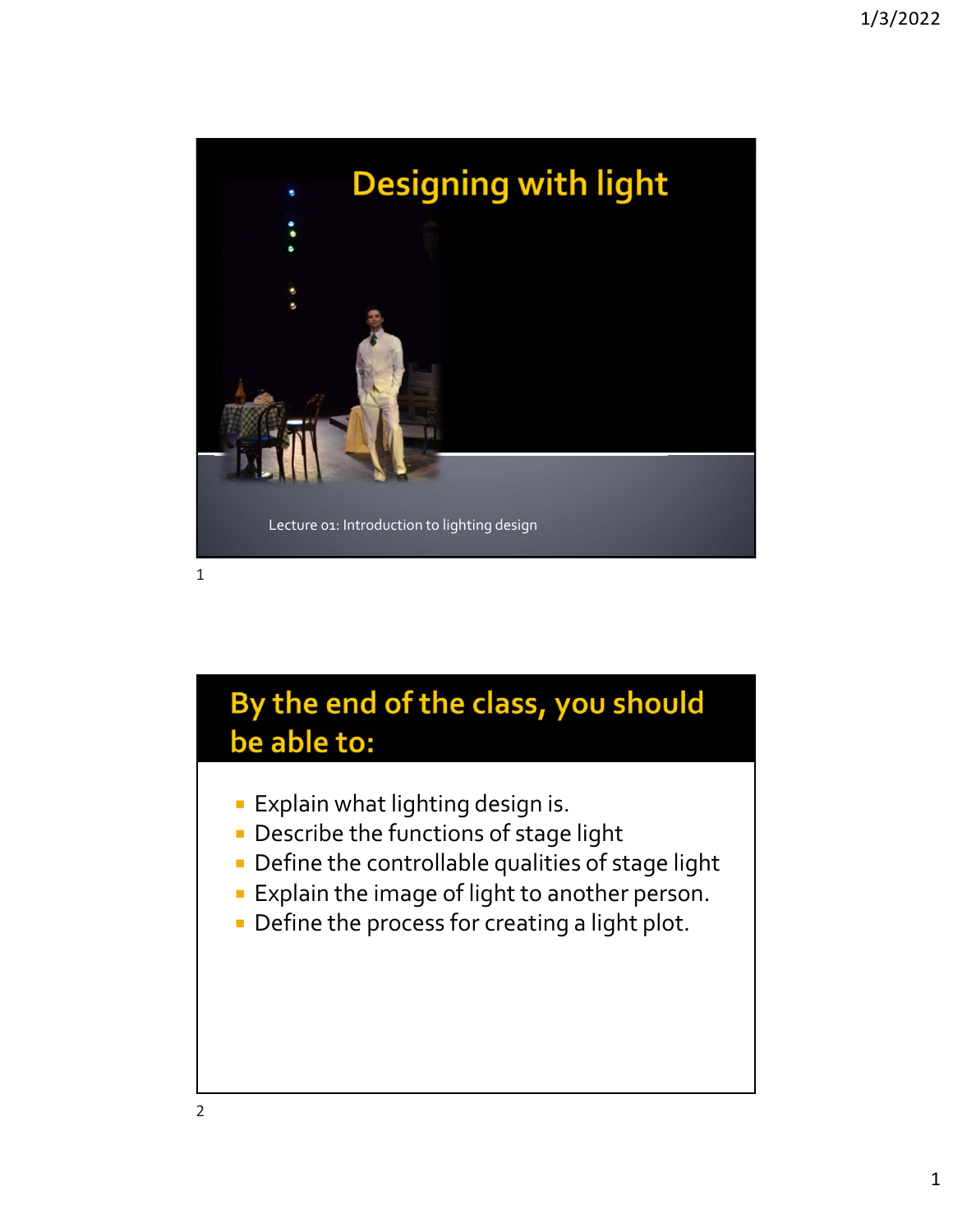## **What is lighting design?**

- **EXT** Lighting design is a process and a craft for creating an artistic result.
- $\blacksquare$  It is more than the necessity of lighting an event happening inside.
- **While lighting design primarily allows the audience** to see the stage, it is more than this.



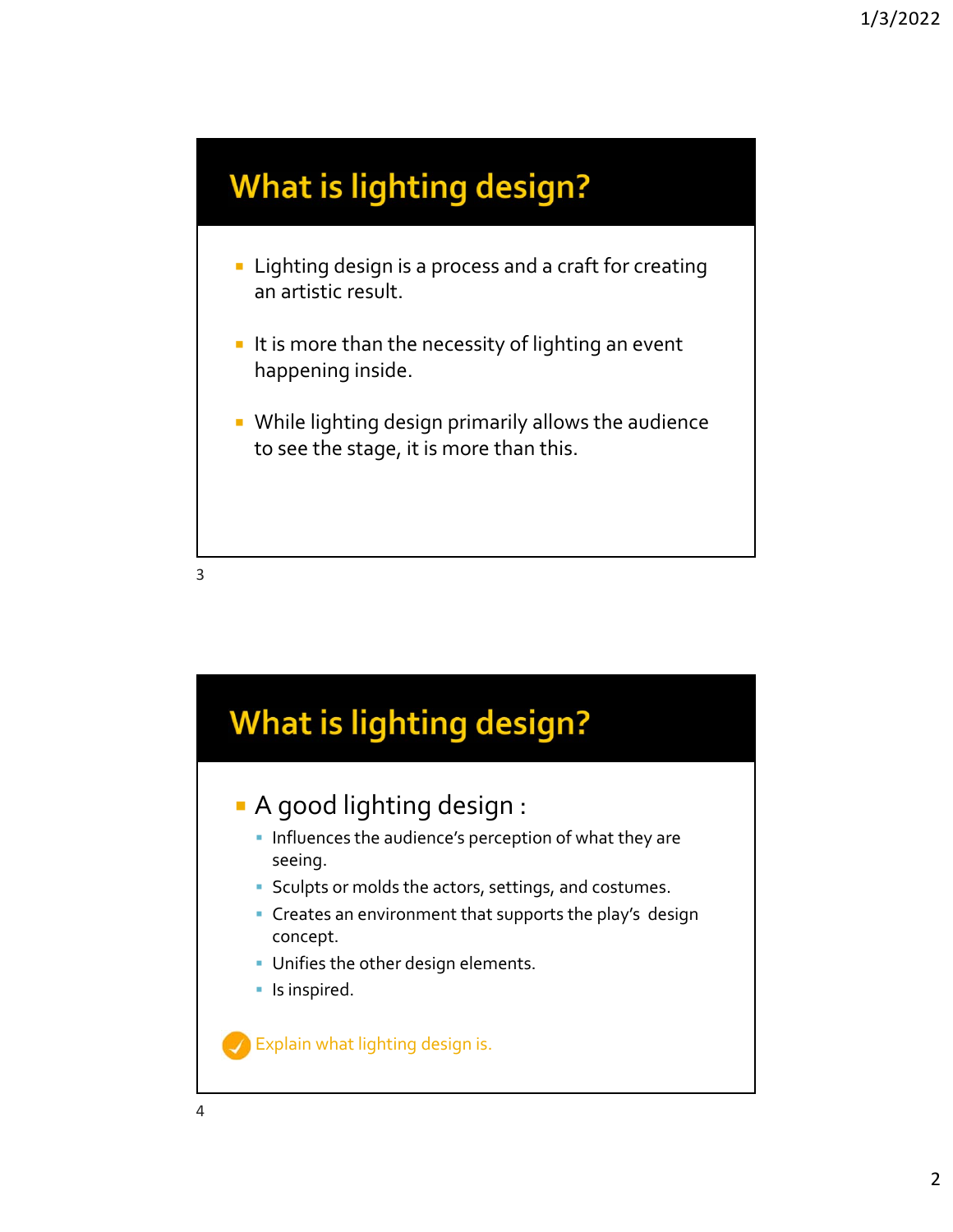### **Talk about lighting design**

- **To talk about lighting design, we need to** develop a vocabulary that allows us to talk about design elements in lighting.
- **Before we start to define that vocabulary,** let's look at a few pictures of lighting and try to describe them

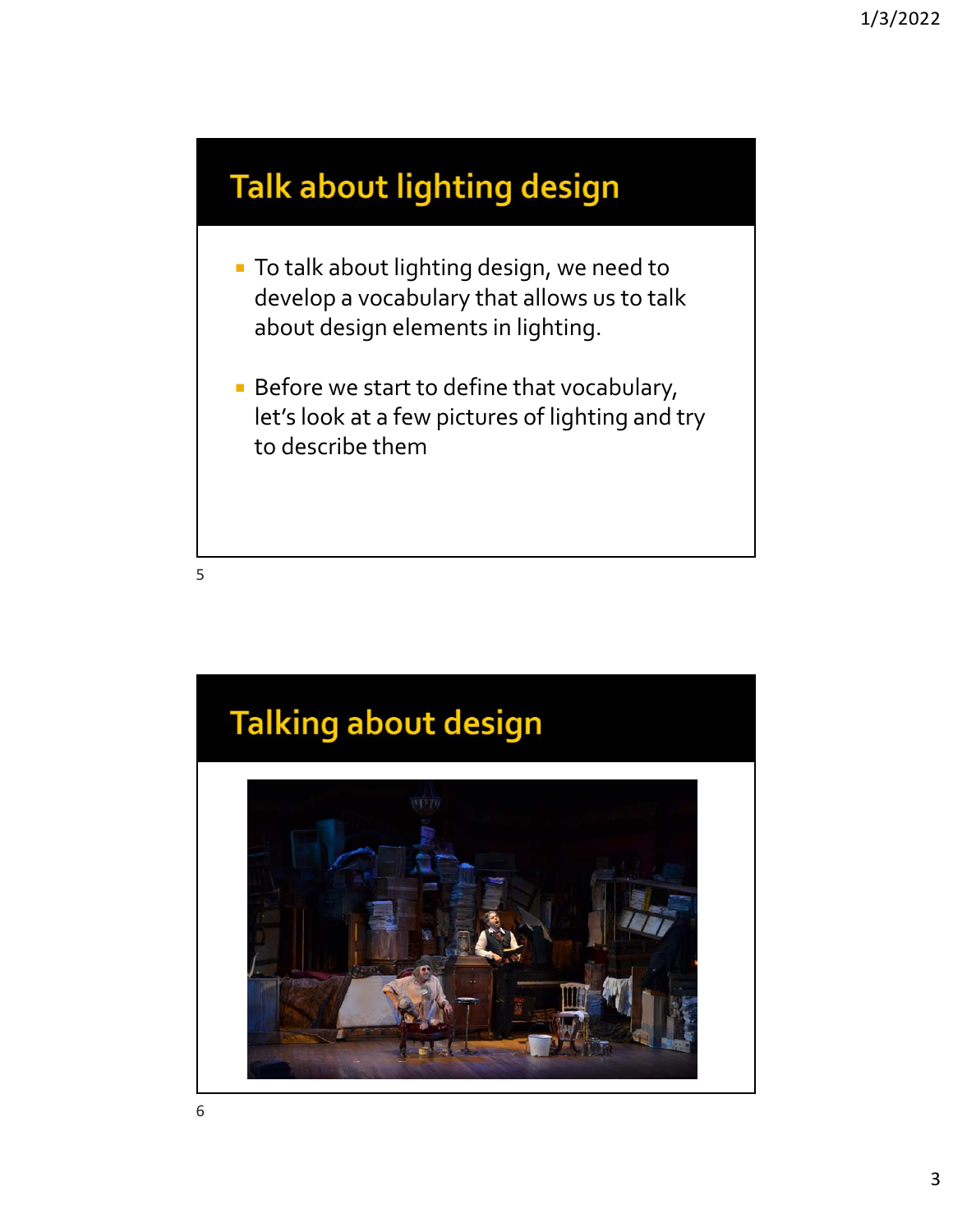## **Talking about design**



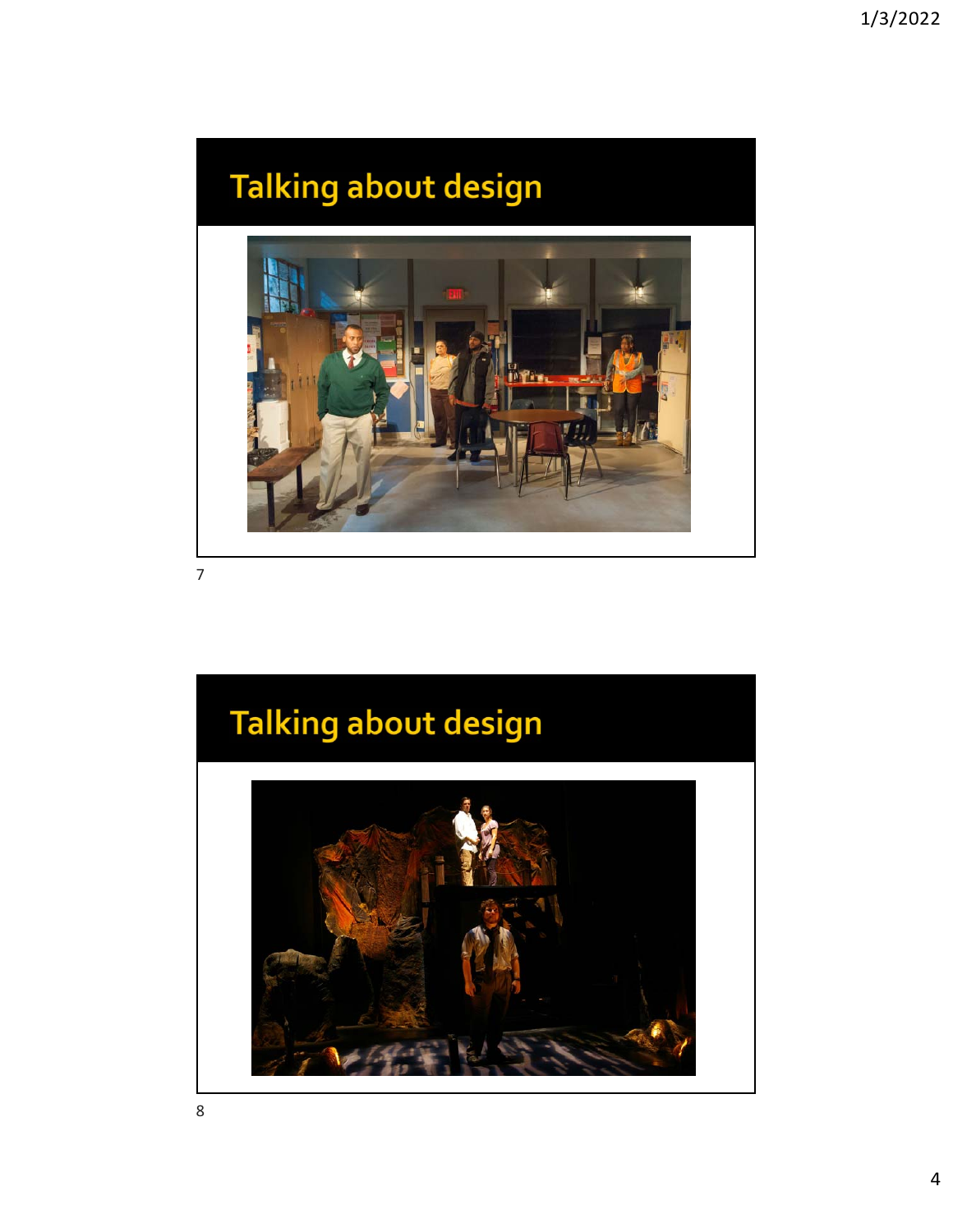## The functions of light

### **Provide visibility**

- **Seems simple, but it is very important.**
- **Designer must make the actors, costumes, and the set visible to the** audience.
- At the same time, because light affects meaning, it is important that the audience sees the actors and objects only as the creative team wants them to be seen.
- **If the creative team selects to produce a show as a dark, brooding** tragedy, then going in a completely different direction of bright and happy can upset the creative teams' vision.

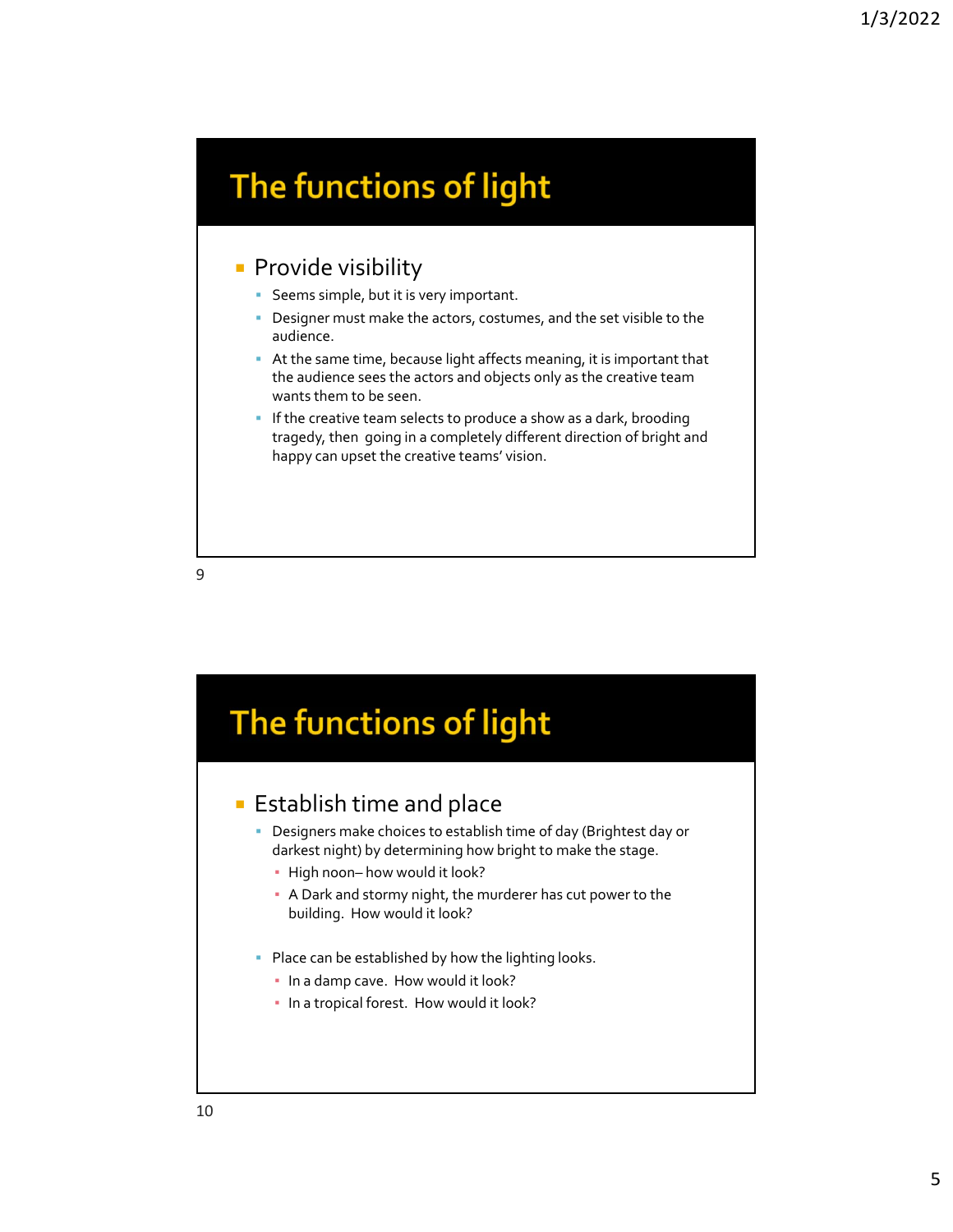## The functions of light

#### Create mood and tone

- One of the easiest and most difficult aspects of stage lighting.
- I It is easy to create a fantastic, dramatic sunset look on the stage, but integrating with the other elements is equally important.
- Great mood and tone is rarely consciously noticed. Rather it is a powerful subconscious recognition.
	- This is where the skills of a lighting designer are truly shown.
- **Diam** One notable exception to subtle mood involves concert and club lighting. This lighting relies upon kinesthetic and energy befitting of the environment.

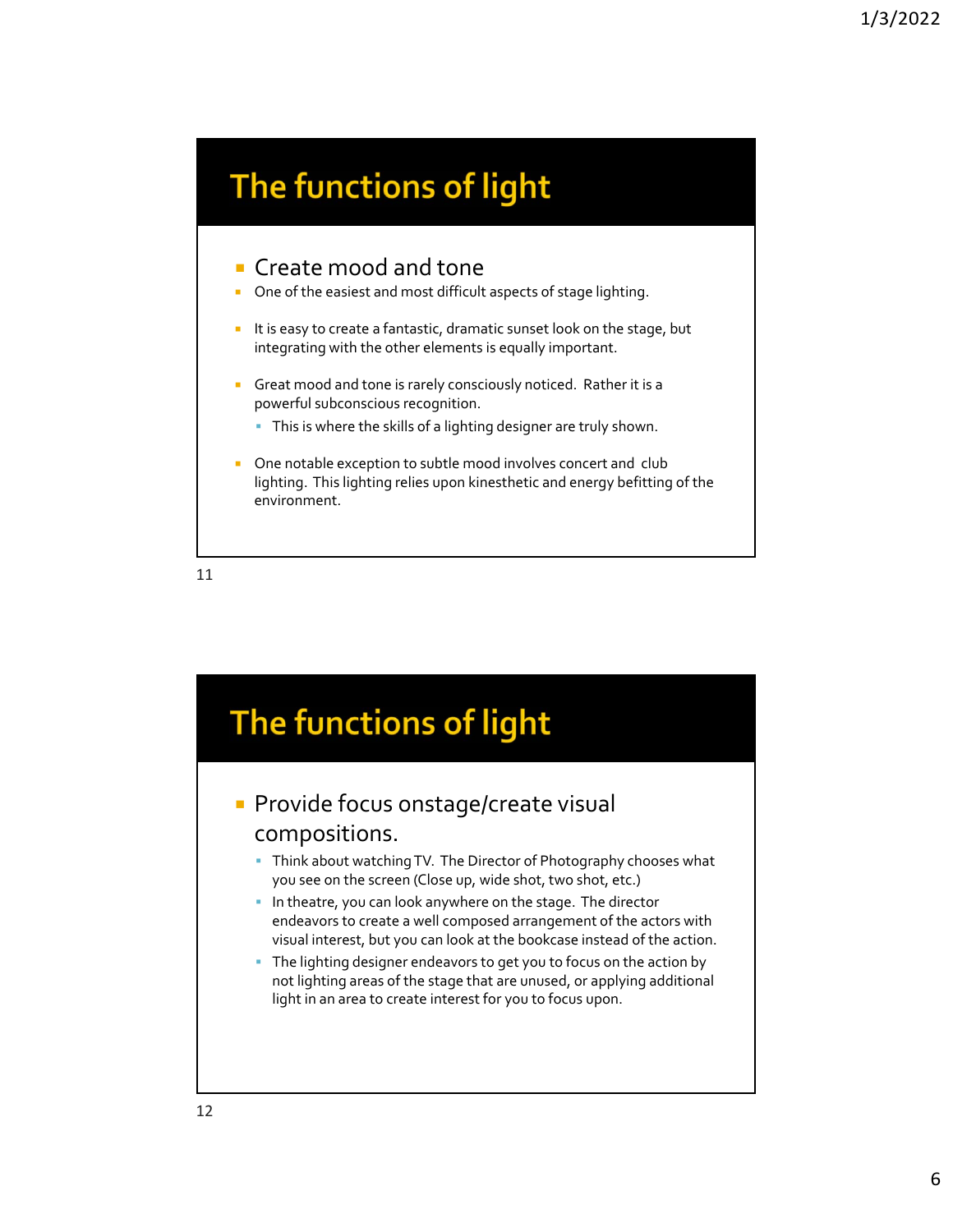### **The Qualities of light**

- **The qualities of light are an even more** specific set of terms that we can use to describe the functions of light.
- **We commonly use four terms when talking** about the quality of light.
	- **Distribution**
	- **Intensity**
	- **Movement**
	- Color

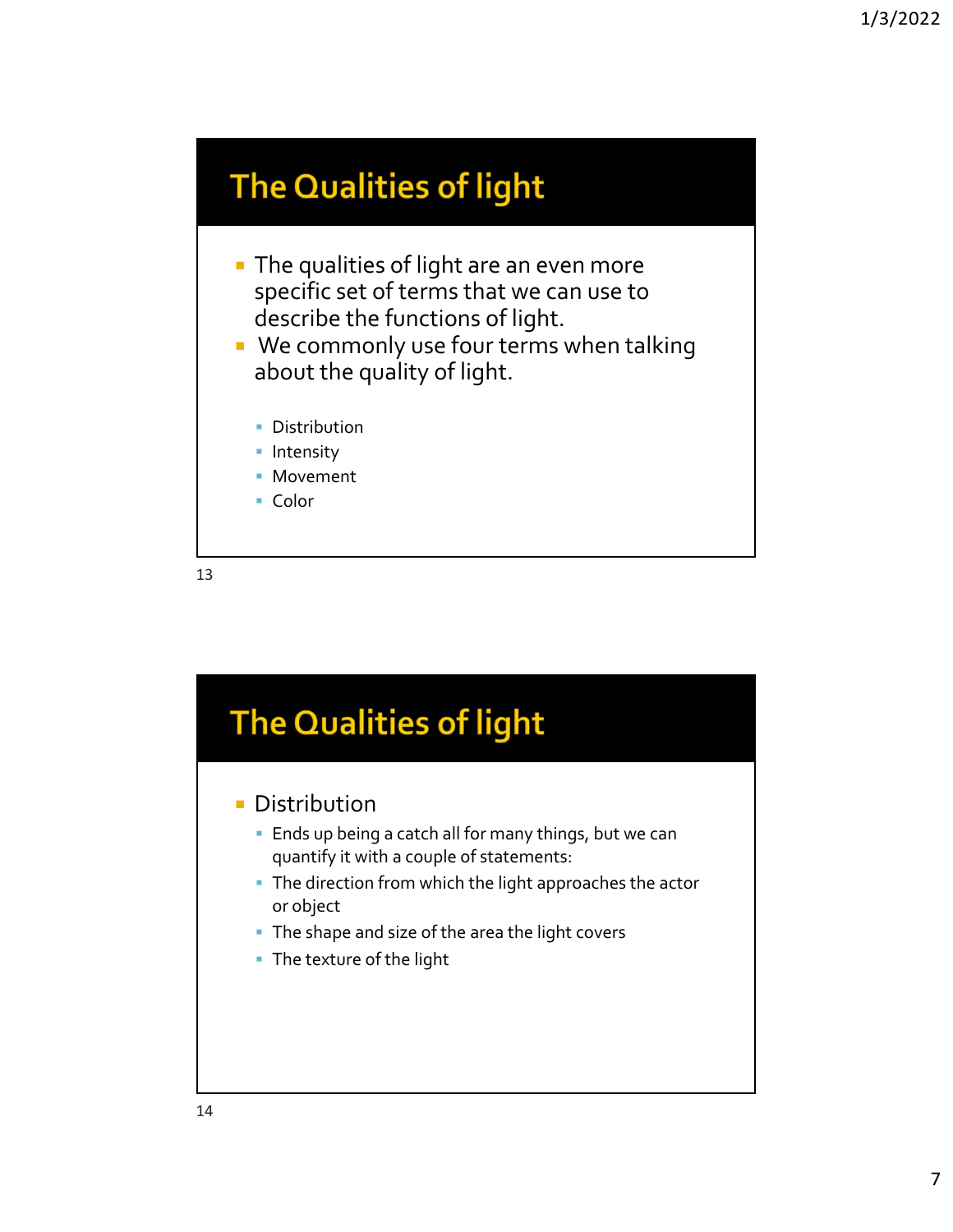## **The Qualities of light**

### **Intensity**

- The actual amount, or brightness, of the light on the stage.
- **Intensity can be defined between pitch black and blinding** brilliance.
- A Lighting designer will choose an intensity appropriate to the scene

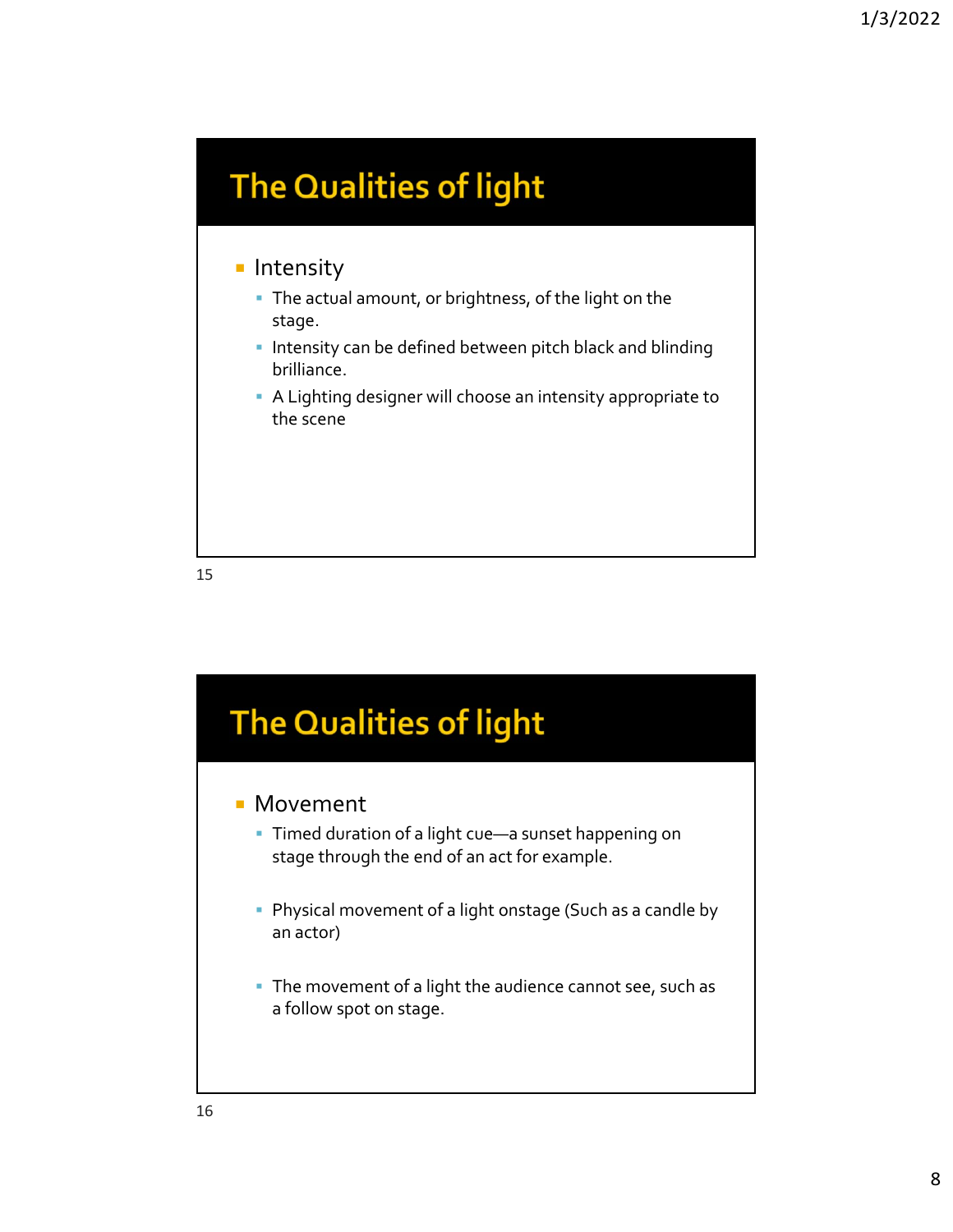## **The Qualities of light**

#### ■ Color

- An extremely powerful tool that a designer uses.
- Designers use our perception of color to help guide or emotions.
	- Red means…
	- Purple means…
	- Pink means…
- Using color like this helps color our emotions (pun intended) about what we are seeing.

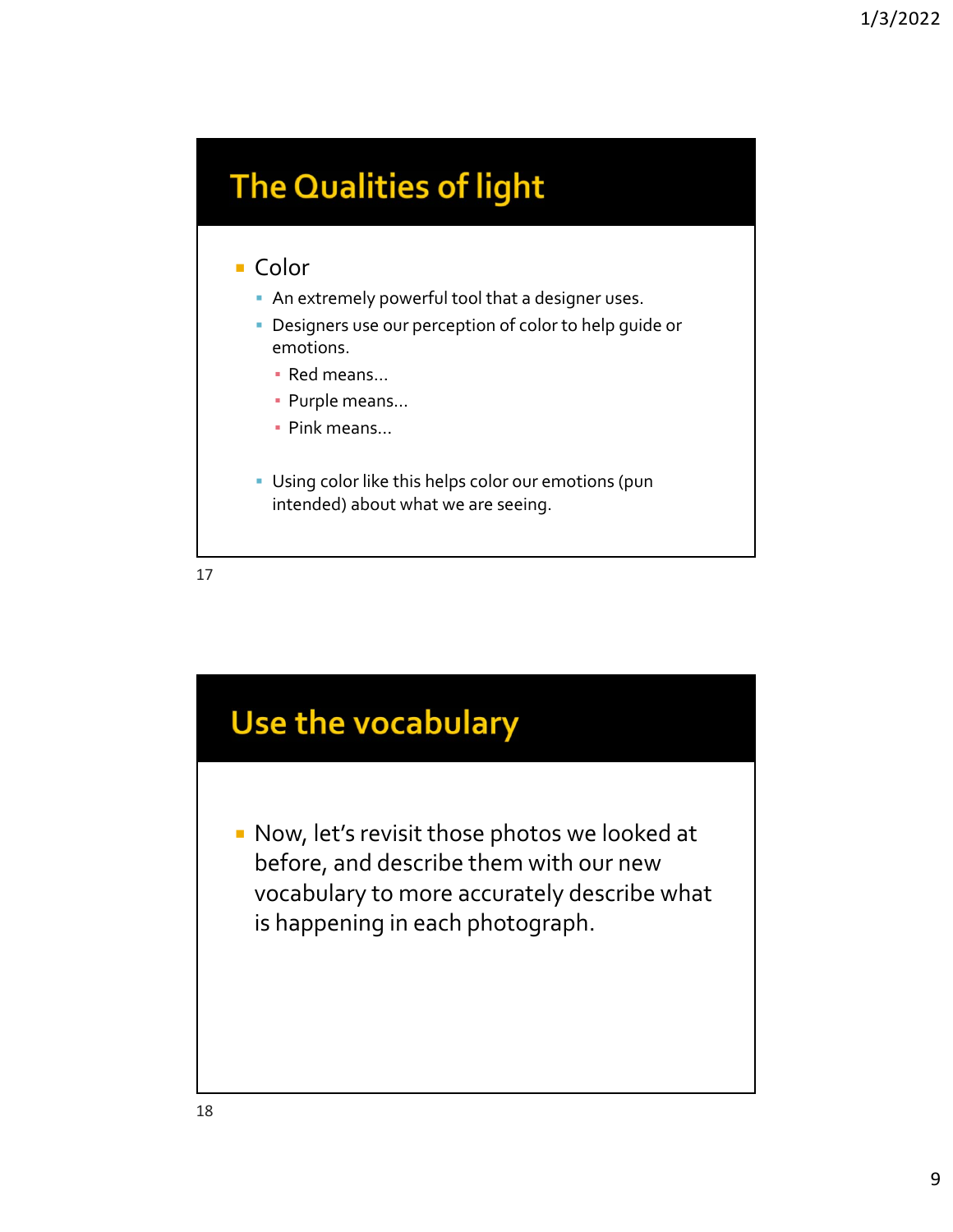## Use the vocabulary



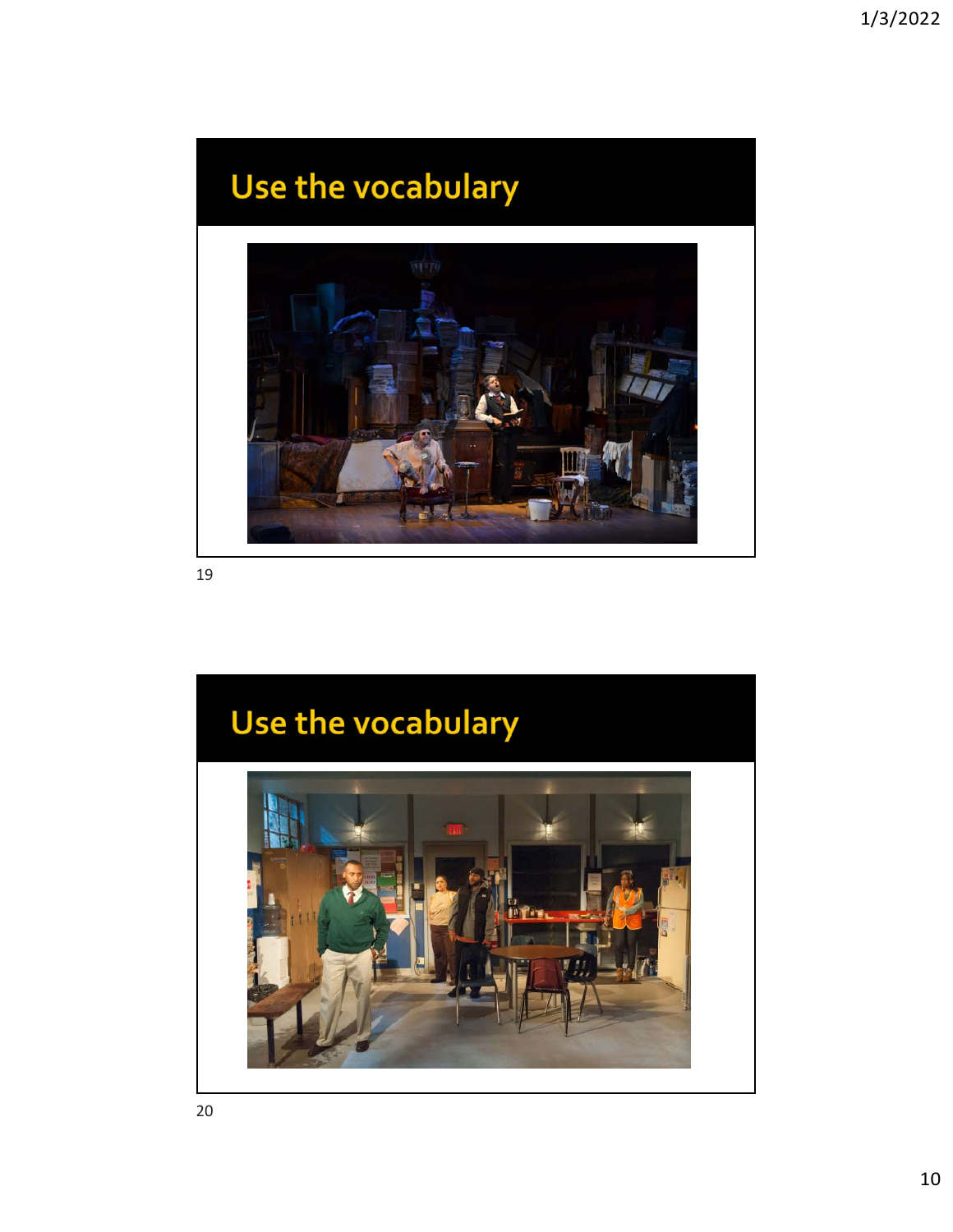## Use the vocabulary



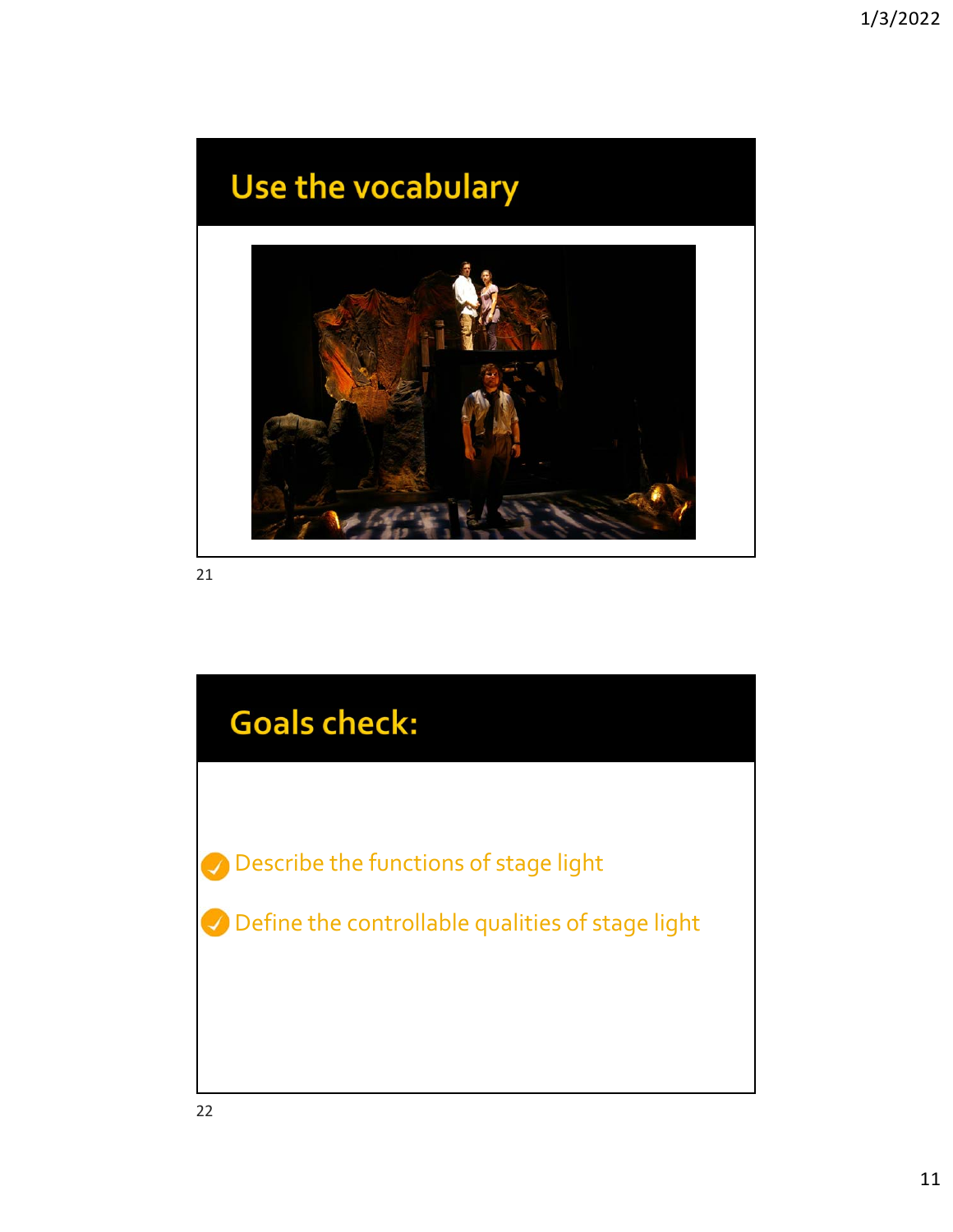## The Image of Light

- **The image of light is a metaphor**
- It is the mental picture or concept for a specific production
- **Filter** Frequently the image is abstracted
- **May not have a direct connection with any** specific visual element in the play

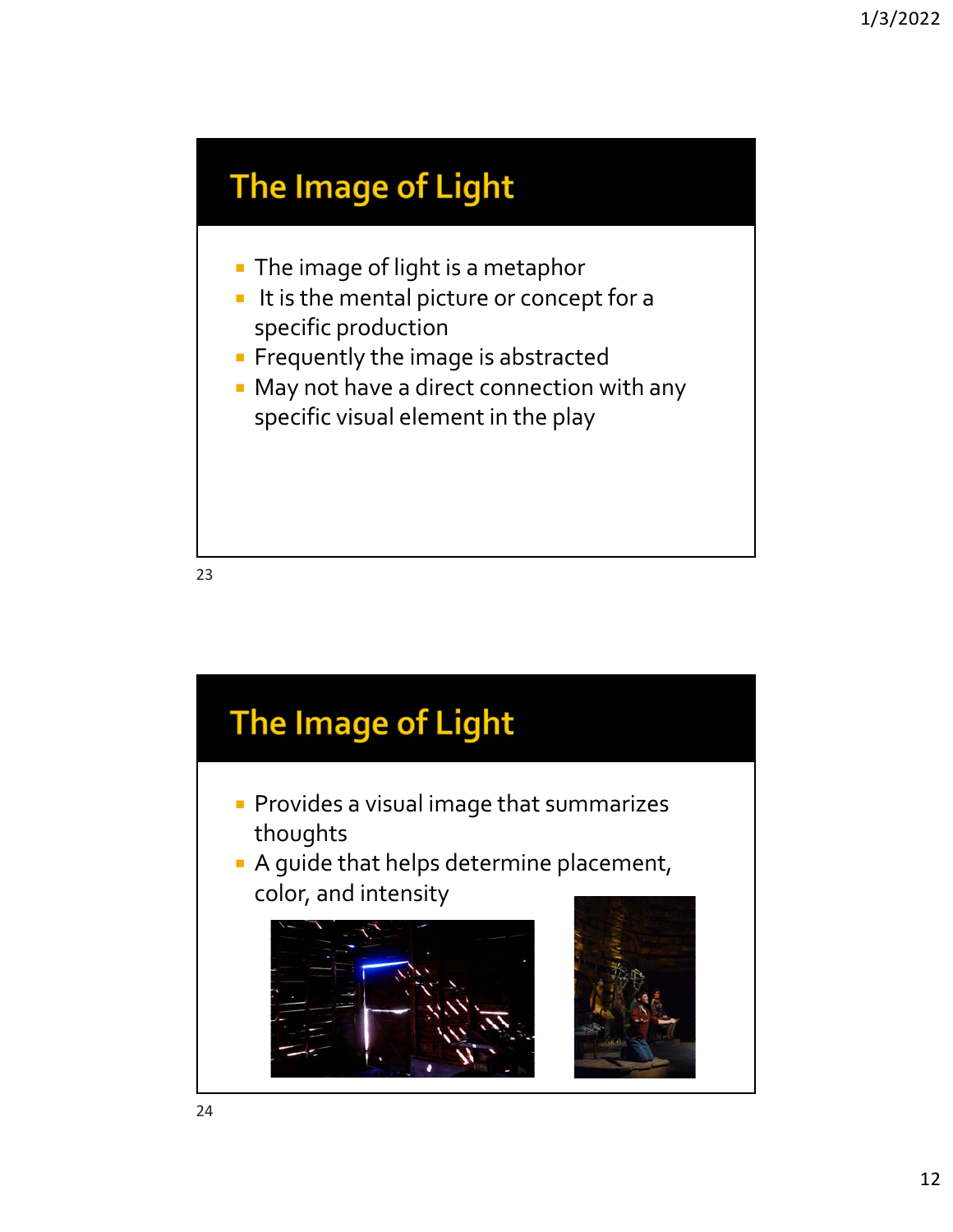## The Image of Light

- **Image does not magically** appear
- **Comes as bits and pieces as** you discover the play
- **P** Your subconscious brings the answers
	- **I** describe it as the Ah AH! moment



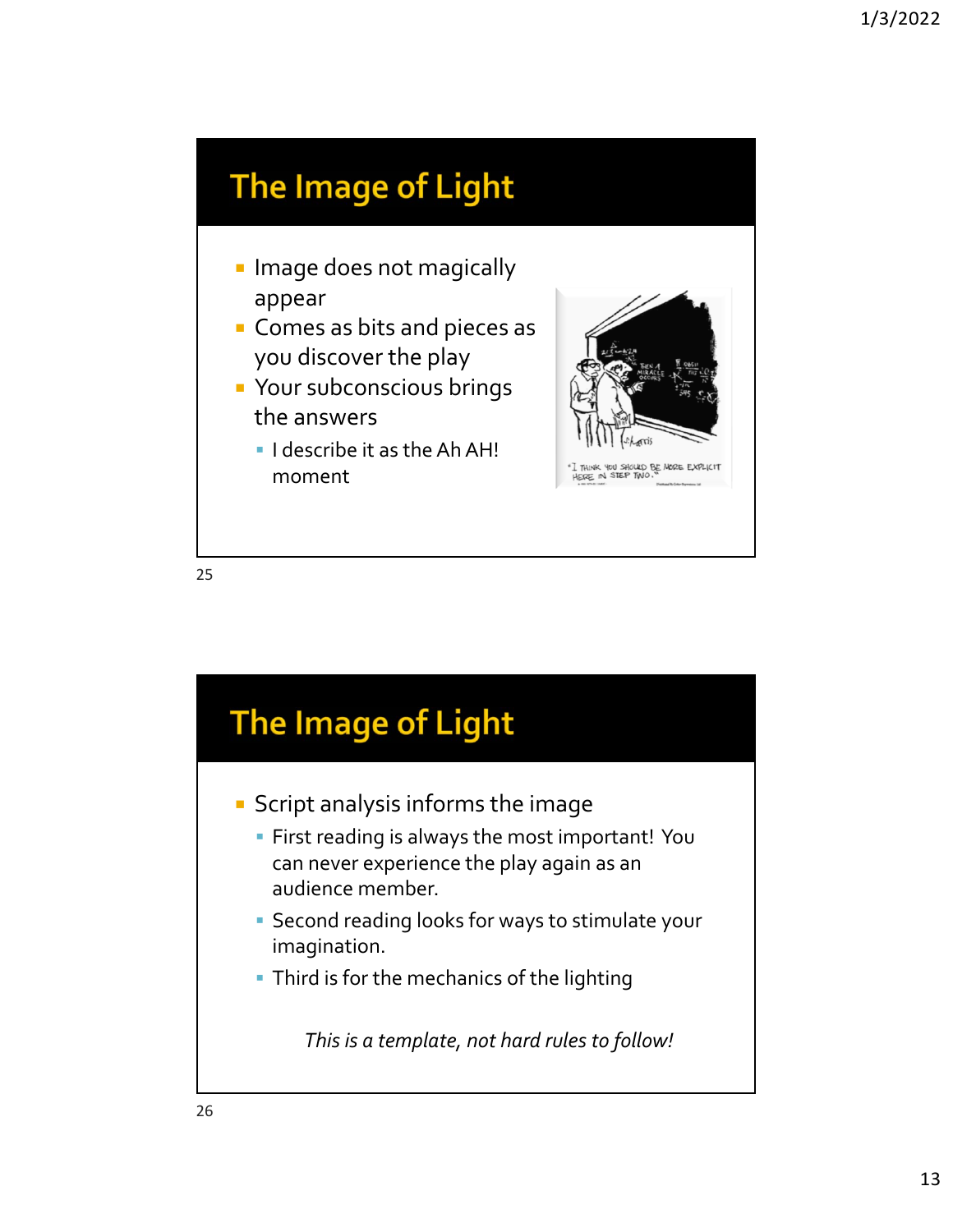## The Image of Light

- **Analysis of the image** 
	- To move the image of light from your mind to the paper we use the four qualities of light
		- **Distribution**
		- **·** Intensity
		- Movement
		- Color

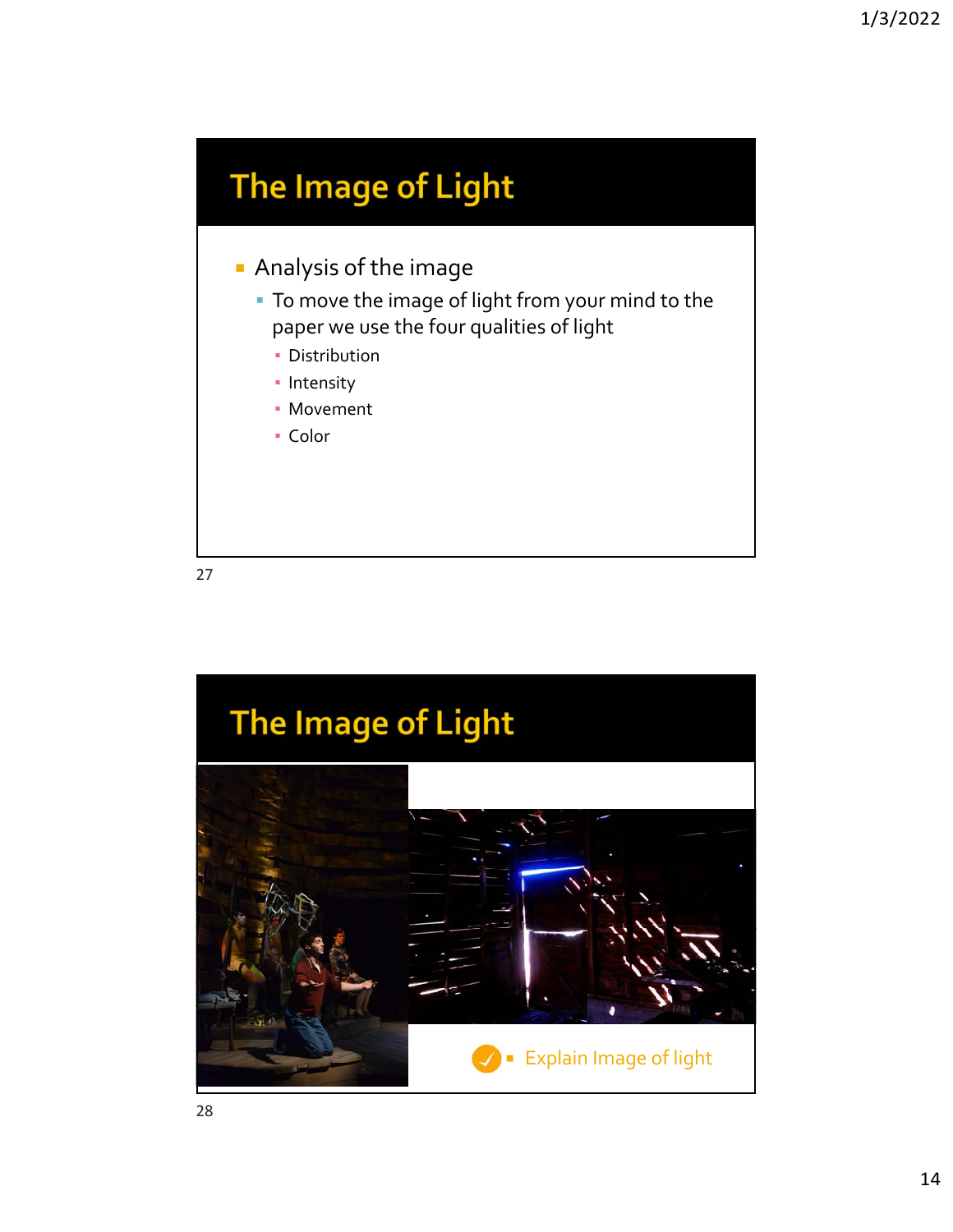## **Paperwork**

### **The Lighting key**

- Codification of the image of light
- A drawing that indicates the plan, angle, and color of sources that illuminate the image of light
- Lighting key will be used to find hanging positions when creating the plot.

29

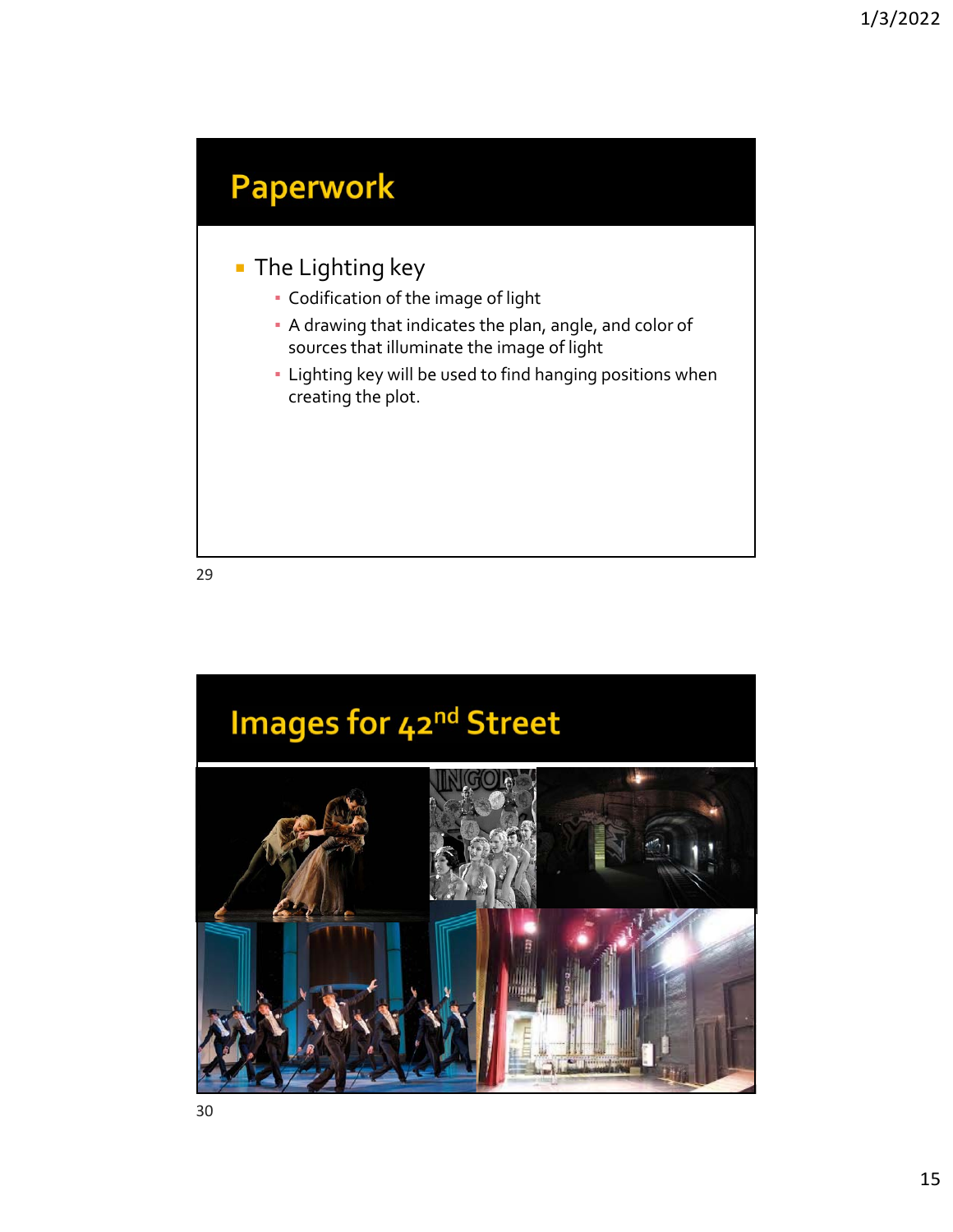## **Lighting Areas**

### **Lighting Areas**

- Understanding the angle of the light from your image translates to your lighting key.
- Let's look at one of the images and some potential angles and how they relate to the final image.

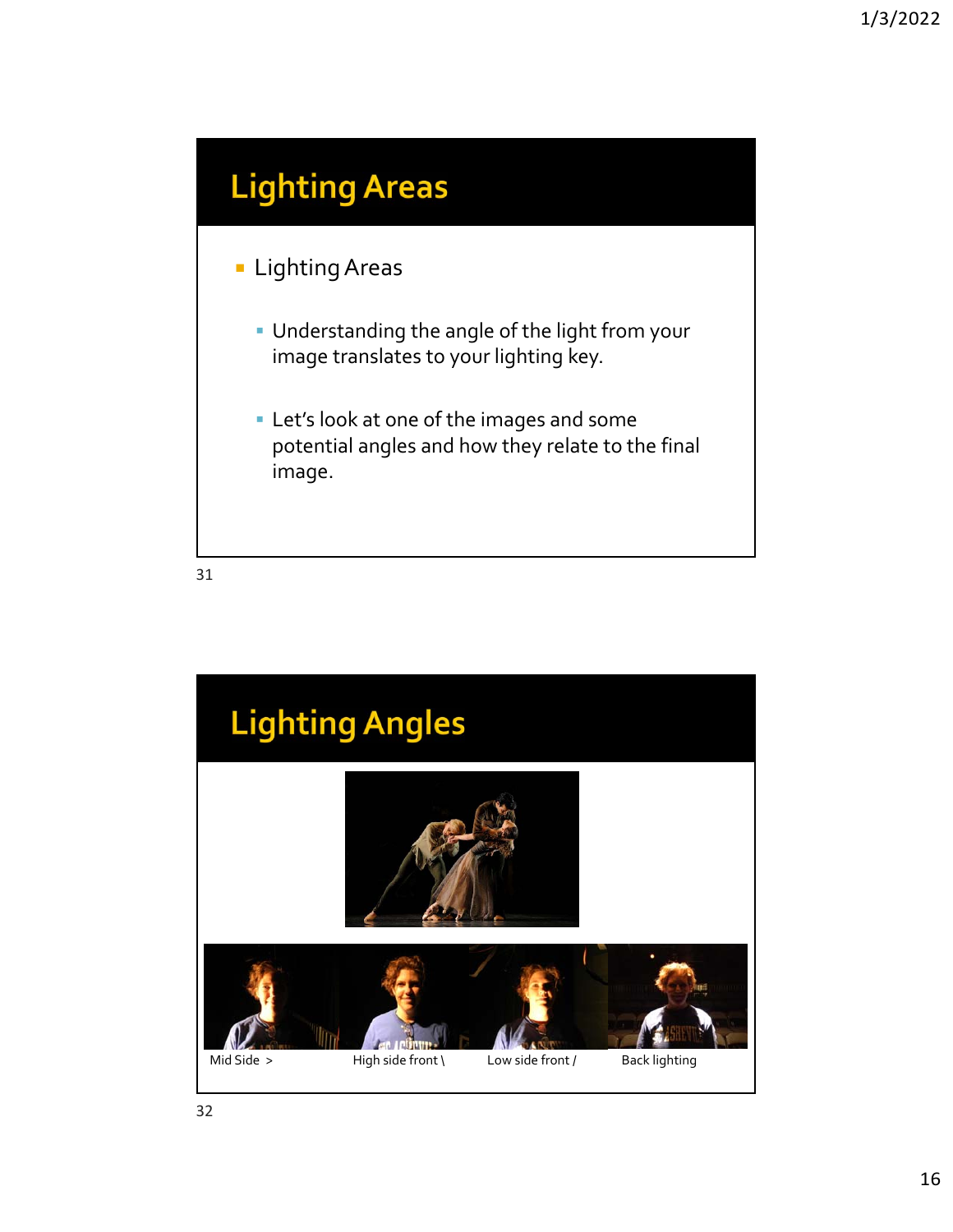# Lighting angles and the key



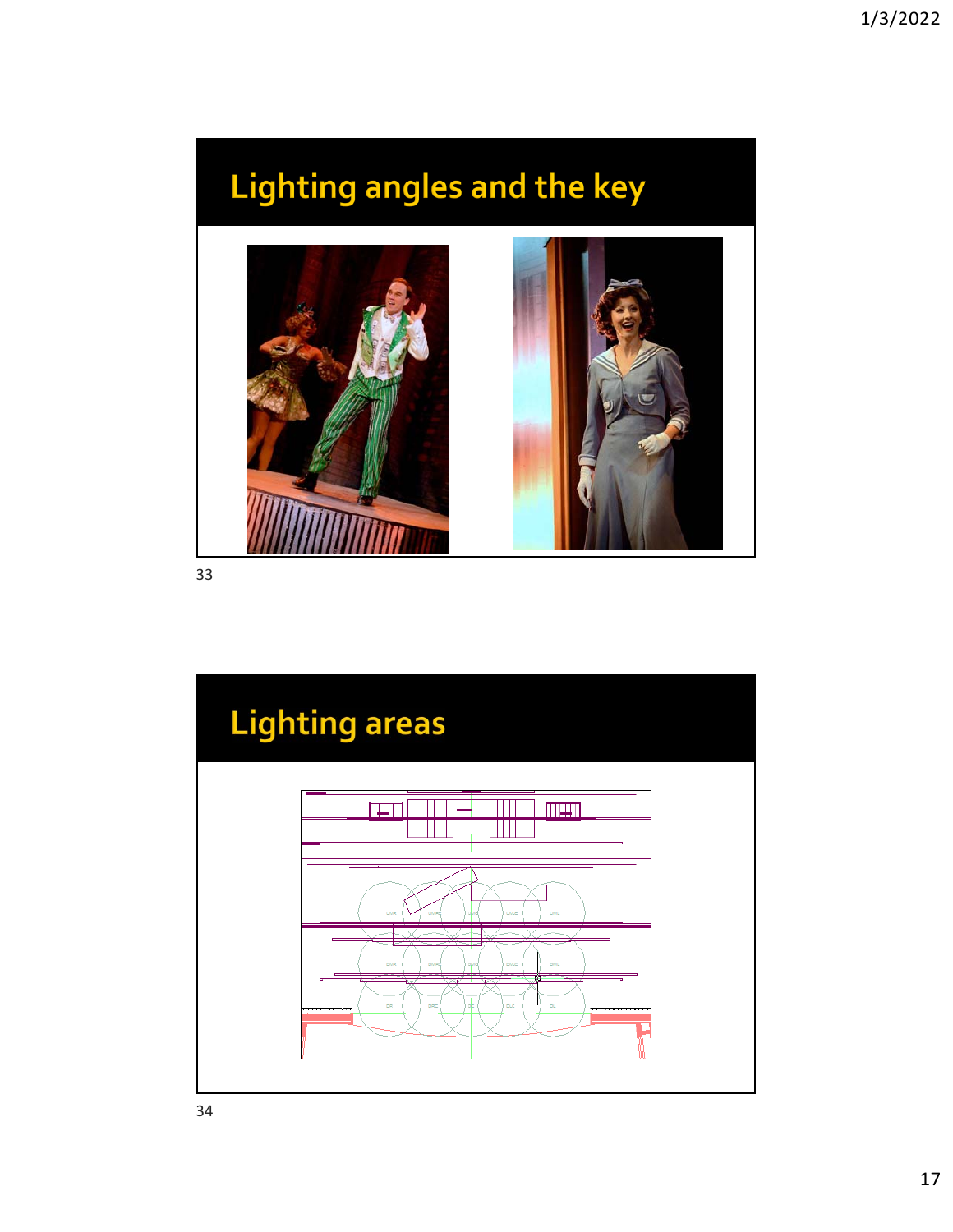